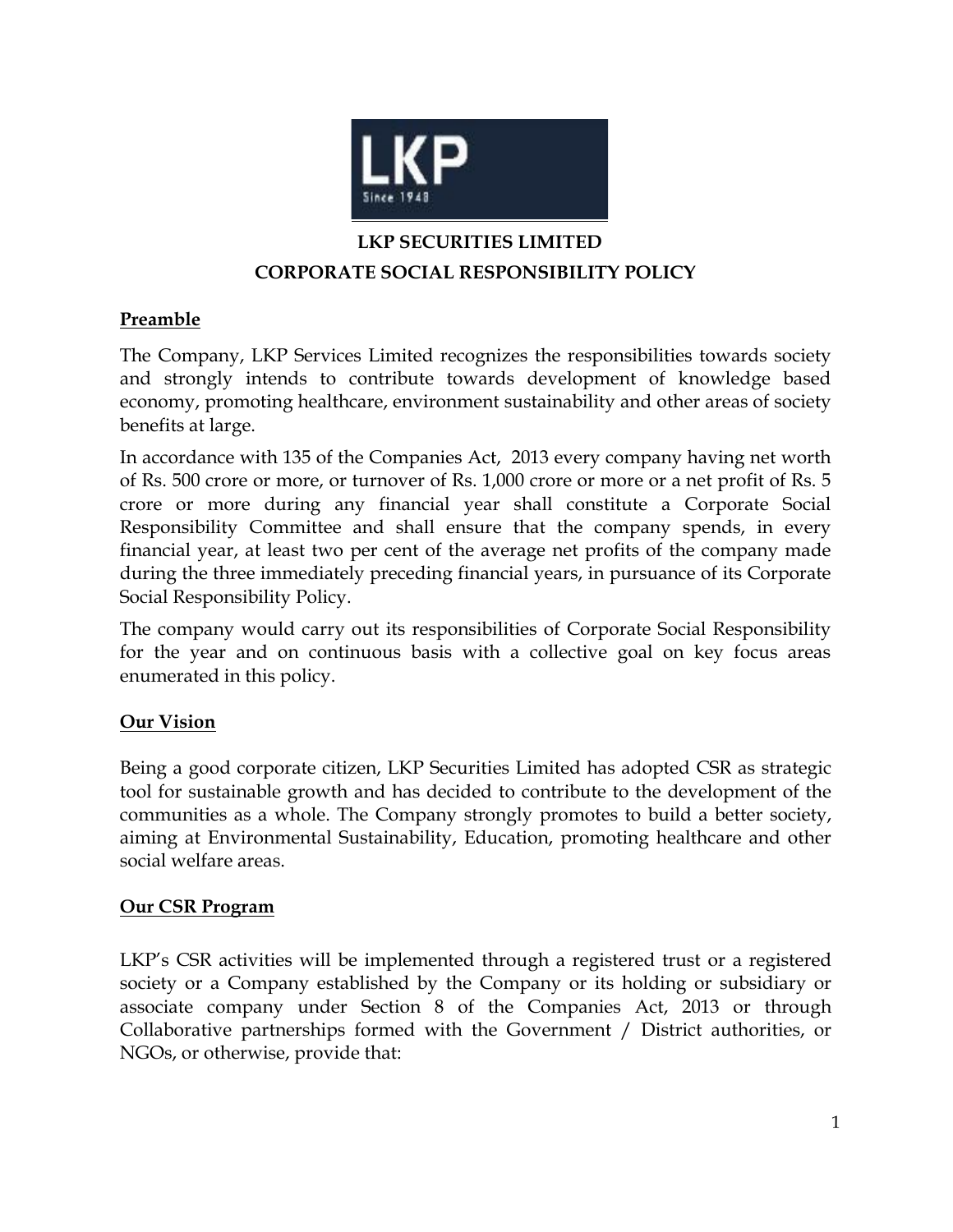- 1) If such trust, society or company is not established by the Company or its holding or associate company, it shall have an established track record of 3 (three) years in undertaking similar programs or projects;
- 2) The Company has specified the project or programs to be undertaken through these entities, the modalities of utilization of funds on such projects and programs and the monitoring and reporting mechanism.

# **Identification of programs for CSR as specified in SCHEDULE VII of the Companies Act, 2013**

1. Eradicating hunger, poverty and malnutrition, promoting preventive health care and sanitation including contribution to the Swach Bharat Kosh set-up by the Central Government for the promotion of sanitation and making available safe drinking water.

2. Promoting education, including special education and employment enhancing vocation skills especially among children, women, elderly, and the differently abled and livelihood enhancement projects;

3. Promoting gender equality, empowering women, setting up homes and hostels for women and orphans; setting up old age homes, day care centres and such other facilities for senior citizens and measures for reducing inequalities faced by socially and economically backward groups;

4. Ensuring environmental sustainability, ecological balance, protection of flora and fauna, animal welfare, agro-forestry, conservation of natural resources and maintaining quality of soil, air and water including contribution to the Clean Ganga Fund set-up by the Central Government for rejuvenation of river Ganga;

5. Protection of national heritage, art and culture including restoration of buildings and sites of historical importance and works of art; setting up public libraries; promotion and development of traditional arts and handicrafts;

6. Measures for the benefit of armed forces veterans, war widows and their dependents;

7. Training to promote rural sports, nationally recognized sports, Paralympics sports and Olympic sports;

8. Contribution to the Prime Minister's National Relief Fund or any other fund set up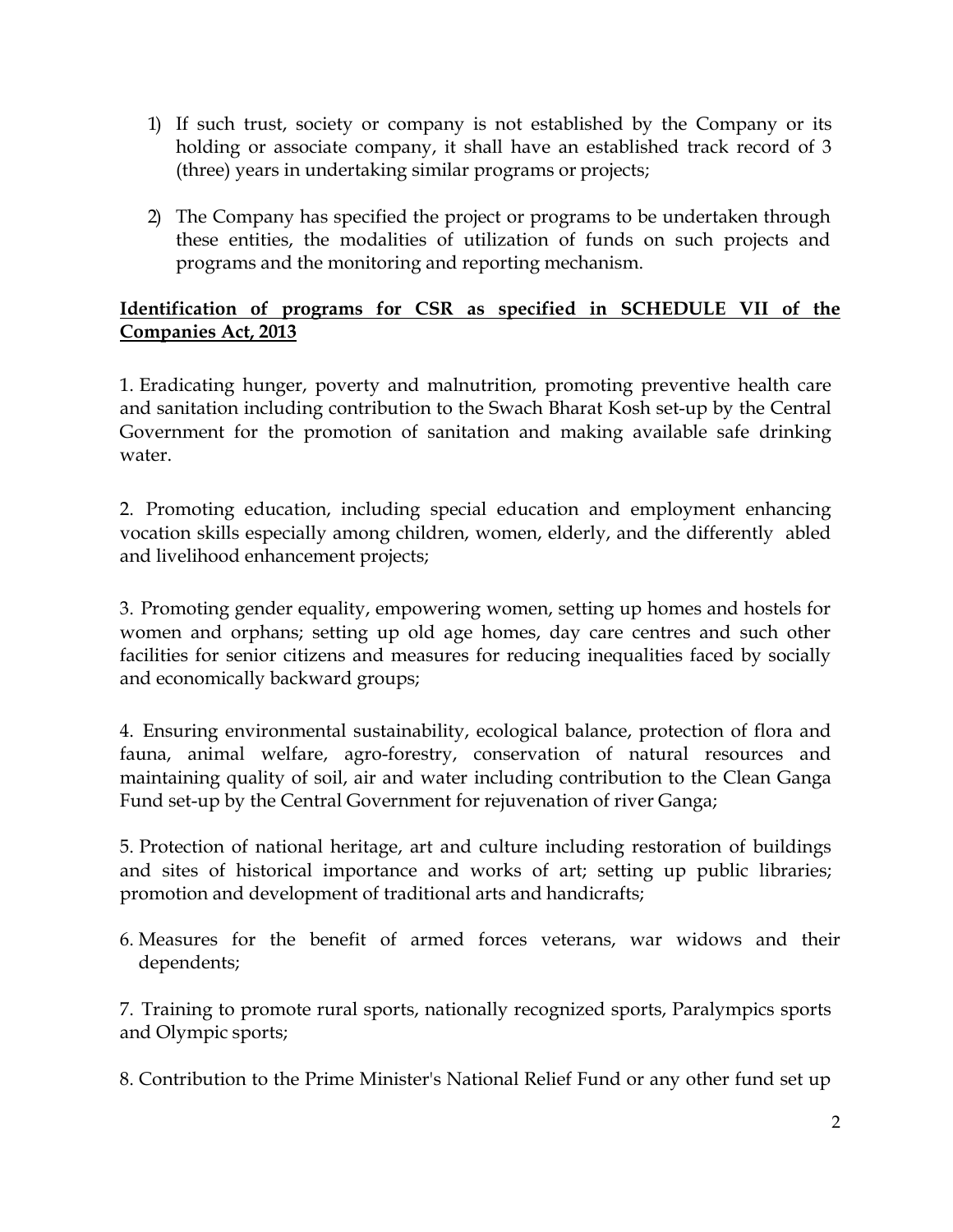by the Central Government for socio-economic development and relief and welfare of the Scheduled Castes, the Scheduled Tribes, other backward classes, minorities and women;

9. Contributions or funds provided to technology incubators located within academic institutions which are approved by the Central Government;

10. Rural development projects;

11. Slum Area Development;

#### **CSR Core Focus Areas**



The focus areas in which LKP plans to work shall include Education, Health care and Environmental Sustainability. The objectives of the Company for the above activities shall be as follows:-

- 1. Education: Our endeavor is to spark the desire for learning and enlighten minds. We may undertake to fulfill this objective by way of providing quality education initiatives or by financial assistance to the poor and needy students, undertaking to impart vocational training, adult education programs, girl education, other related infrastructure etc.
- 2. Health care: Our goal is to render quality health care facilities which we may provide by way of undertaking preventive healthcare programs by way of including but not limited to setting various camps and related infrastructure services, providing of sanitation and making available safe drinking water, etc.
- 3. Environmental Sustainability: We aim at providing livelihood in an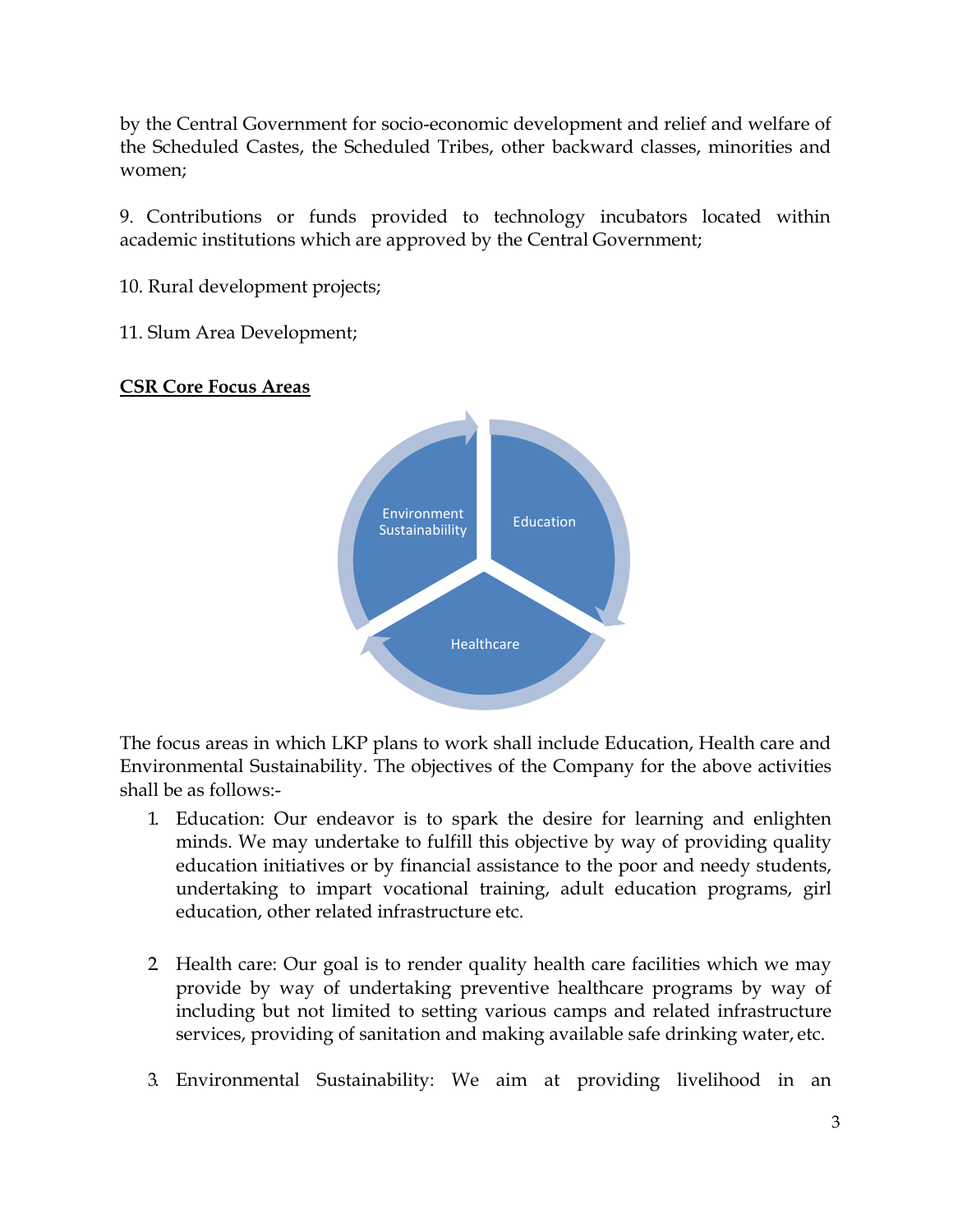environmentally sustainable manner. For addressing this objective we may undertake afforestation, planting of trees, maintain public garden, playground cleanliness and such other like programs, activities towards maintaining ecological balance, quality of soil, air and water, conservation of natural resources, etc.

Further, the Company on the recommendations of the CSR Committee may also undertake any other activities as mentioned in the Schedule VII of the Companies Act, 2013, apart from those mentioned above in pursuance of achieving its CSR objectives.

### **Implementation Process**

Prior to the commencement of any programme(s)/activity (ies), the Company shall consider various parameters and based on the same it shall choose the appropriate project. All projects would be assessed under the agreed strategy and monitored on a regular basis – the set targets vis-à-vis the budgets. Midcourse corrections, if necessary, would also be carried out.

### **Prohibited Activities under CSR**

The Company will abstain from carrying out following activities under CSR which may create dissatisfaction among any section of the Society:-

- 1. Activities concerned with religion like construction of temple/mosque etc.
- 2. Activities disturbing social harmony in any manner.
- 3. Activities do not include the activities undertaken in pursuance of normal course of business of a company.
- 4. CSR projects or programs or activities that benefit only the employees of the company and their families shall not be considered as CSR activities as provided in the Companies (Corporate Social Responsibility Policy) Rules, 2014.
- 5. Contribution of any amount directly or indirectly to any political party as given under Section 182 of the Companies Act, 2013 shall not be considered as CSR activity.

#### **CSR Committee**

A Committee of Board of Directors has been formed in line with the Section 135 of the Companies Act, 2013. LKP Securities Limited CSR Committee comprises three Directors, including one Independent Director, as below:

- 1. Mrs. Anjali Suresh
- 2. Mr. Pratik M. Doshi
- 3. Mr. Satvinderpal Singh Gulati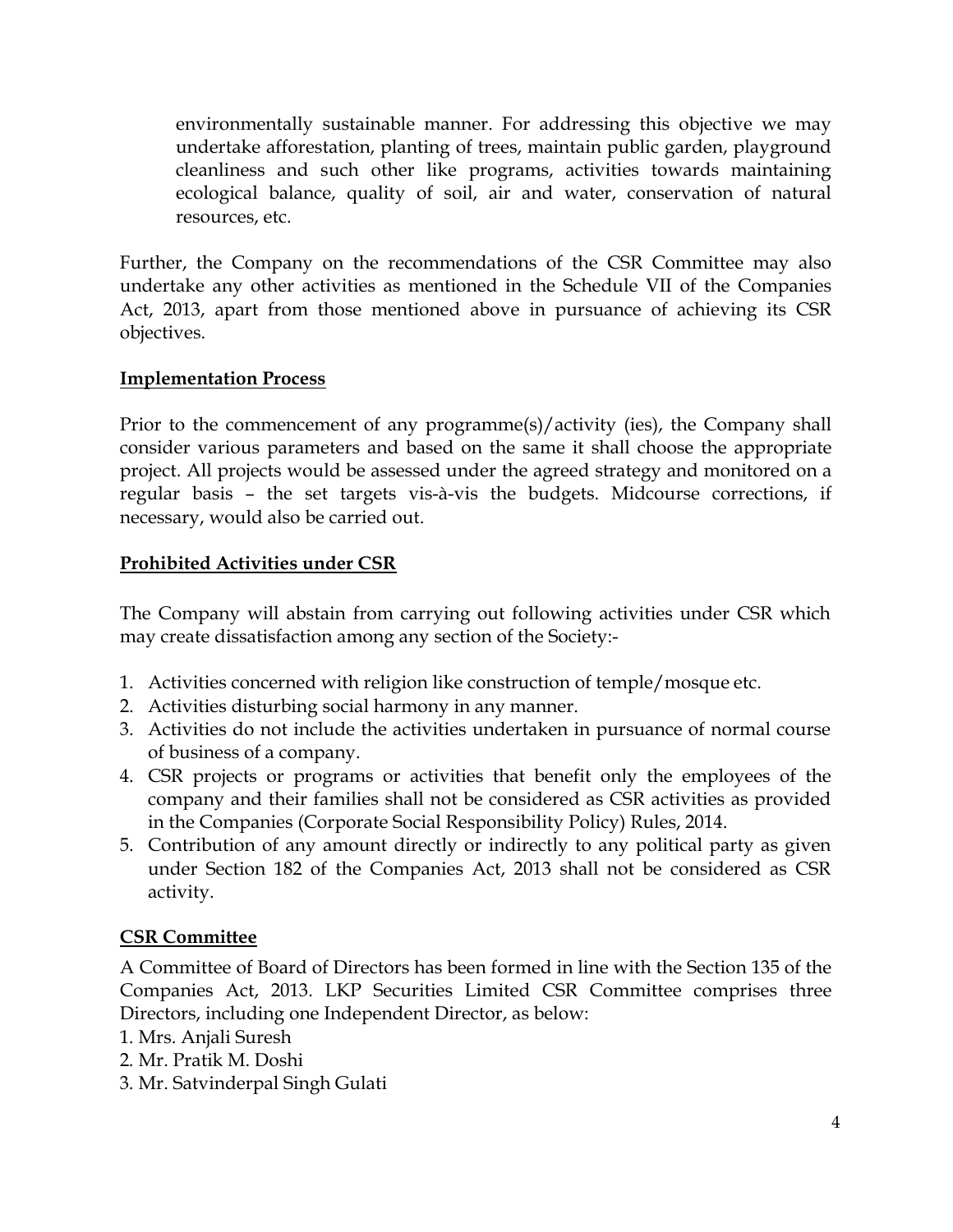The Committee shall be inter alia be responsible to:

- Formulate and recommend to the Board a CSR Policy which shall indicate the activities to be undertaken by the Company in accordance with the provisions of Schedule VII of the Companies Act, 2013.
- Recommend to the Board the Amount of expenditure to be incurred on the activities referred to in the CSR policy.
- Monitor the CSR Policy and its implementation from time to time.

# **Capacity building**

The Company may also build CSR capacity of its own personnel and the personnel of those agencies who shall undertake CSR activities for the Company, by training them to think and manage the resources of the Company in a more efficient manner. CSR expenditure such as the salary of such personnel(s) / volunteers who are engaged in CSR activities can be factored as CSR spending towards the CSR project cost of the Company. However, the amount spent on this cannot make up more than 5% of the overall CSR spend for the year.

### **Governance**

The members of the CSR Committee shall be responsible for conducting all the CSR activities. It shall meet at such intervals as it may deem necessary.

However, the Committee may also form a CSR Team consisting of such number of persons who may either be employees of the Company or other external persons, as may be required, as its authorized representative for the purpose of implementing, reviewing and overseeing the overall CSR process, and the said Team shall report to the CSR Committee.

# **Monitoring, Review and Evaluation**

The CSR projects will be monitored and reviewed as below: